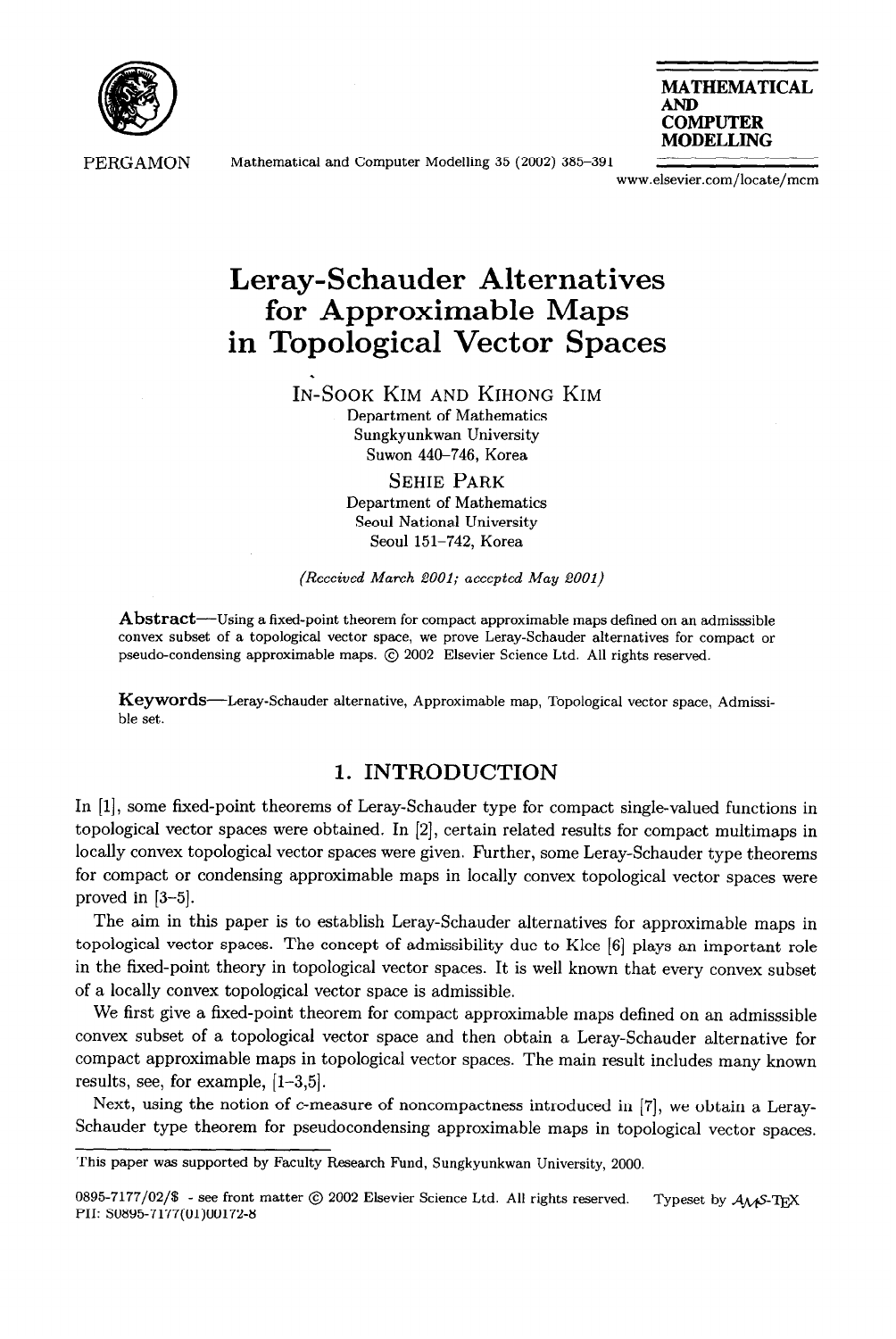Moreover, we obtain a Leray-Schauder alternative for quasi-compact or ultimately compact maps in topological vector spaces. Note that there have appeared interesting studies on essential maps of approximable and acyclic type, see [8].

In this paper, all topological vector spaces are assumed to be Hausdorff. For a subset  $K$  of a topological vector space *E,* its closure, convex hull, and closed convex hull in *E* are denoted by  $\bar{K}$ , co *K*, and  $\bar{c}\bar{o}K$ , respectively. For a subset U of K, its boundary and interior with respect to the relative topology on *K* are denoted by  $\partial_K U$  and Int<sub>K</sub>U, respectively.

A multimap or map  $T : X \longrightarrow Y$  is a function from a set X into the set of all nonempty subsets of a set Y. For topological spaces X and Y, a map  $T : X \to Y$  is said to be upper semicontinuous on X if for any open set V in Y, the set  $\{x \in X : T(x) \subset V\}$  is open in X. T is said to be closed if it has a closed graph; and *compact* if its range  $T(X)$  is contained in a compact subset of Y.

Let  $T : X \rightarrow Y$  be a map where X and Y are subsets of topological vector spaces E and F, respectively. Given two open neighborhoods U and *V* of the origins in *E* and *F,* respectively, a continuous function  $s: X \to Y$  is a  $(U, V)$ -approximative continuous selection of *T* if  $s(x) \in$  $(T[(x + U) \cap X] + V) \cap Y$  for each  $x \in X$ .

*T* is said to be *approachable* if it has a  $(U, V)$ -approximative continuous selection for every open neighborhoods  $U$  and  $V$  of the origins in  $E$  and  $F$ , respectively.  $T$  is said to be approximable if its restriction  $T|_K$  to any compact subset K of X is approachable.  $\mathcal{A}(X, Y)$  denotes the class of all approximable maps  $T : X \rightarrow Y$ . For details, we refer to [3,9].

A nonempty subset X of a topological vector space *E* is said to be admissible provided that, for every compact subset  $K$  of  $X$  and every neighborhood  $V$  of the origin 0 in  $E$ , there exists a continuous function  $h: K \to X$  such that  $x - h(x) \in V$  for all  $x \in K$  and  $h(K)$  is contained in a finite-dimensional subspace L of E. If  $X = E$ , then the topological vector space E is said to be *admissible. See [6,10].* 

Recall that every nonempty convex subset of a locally convex topological vector space is admissible; see [11,12]. The spaces  $L^p(0,1)$  for  $0 < p < 1$  and  $S(0,1)$  are admissible topological vector spaces; see [13,14].

## **2. COMPACT APPROXIMABLE MAPS**

Applying the fixed-point property of admissible convex sets in a topological vector space, we prove a Leray-Schauder alternative for compact approximable maps in topological vector spaces.

We begin with the following lemma.

LEMMA 2.1. Let X be an admissible convex set in a topological vector space E and  $T : X \multimap X$ a compact closed map such that  $T \in \mathcal{A}(X, T(X))$ . Then *T* has a fixed point.

PROOF. Let N be a fundamental system of neighborhoods of the origin 0 of E and  $V \in \mathcal{N}$ . Since  $C := \overline{T(X)}$  is a compact subset of the admissible set X, there exist a continuous function  $h: C \to X$  and a finite-dimensional subspace L of E such that  $y - h(y) \in V$  for all  $y \in C$  and  $h(C) \subset L$ .

Let  $M := h(C)$  and  $K := \text{co } M$ . Since M is a compact subset of  $L \cap X$ , it follows that K is a compact convex subset of  $L \cap X$ . Since  $T|_K : K \multimap C$  admits a  $(V, V)$ -approximative continuous selection, there exists a continuous function  $s: K \to C$  such that  $s(x) \in (T[(x+V) \cap K] + V) \cap C$ for all  $x \in K$ .

Consider the composition  $h \circ s : K \to K$  given by  $h \circ s(x) = h(s(x))$  for  $x \in K$ . The Brouwer fixed-point theorem implies that there exists an  $x_V \in K$  such that  $h \circ s(x_V) = x_V$ . Setting  $y_V = s(x_V) \in C$ , we have  $y_V - h(s(x_V)) = y_V - h(y_V) \in V$  and  $s(x_V) - w_V \in V$  for some  $w_V \in T(z_V)$  such that  $z_V \in (x_V + V) \cap K$ . By the compactness of K in X, we may suppose that  $h(s(x_V)) = x_V \rightarrow x$  for some  $x \in K$ . Hence,  $z_V \rightarrow x$  and  $s(x_V) = y_V \rightarrow x$  and so  $w_V \rightarrow x$ . Since *T* is closed and  $w_V \in T(z_V)$ , we have  $x \in T(x)$ . This completes the proof.

For the fixed-point theory of more general better admissible maps, see [15].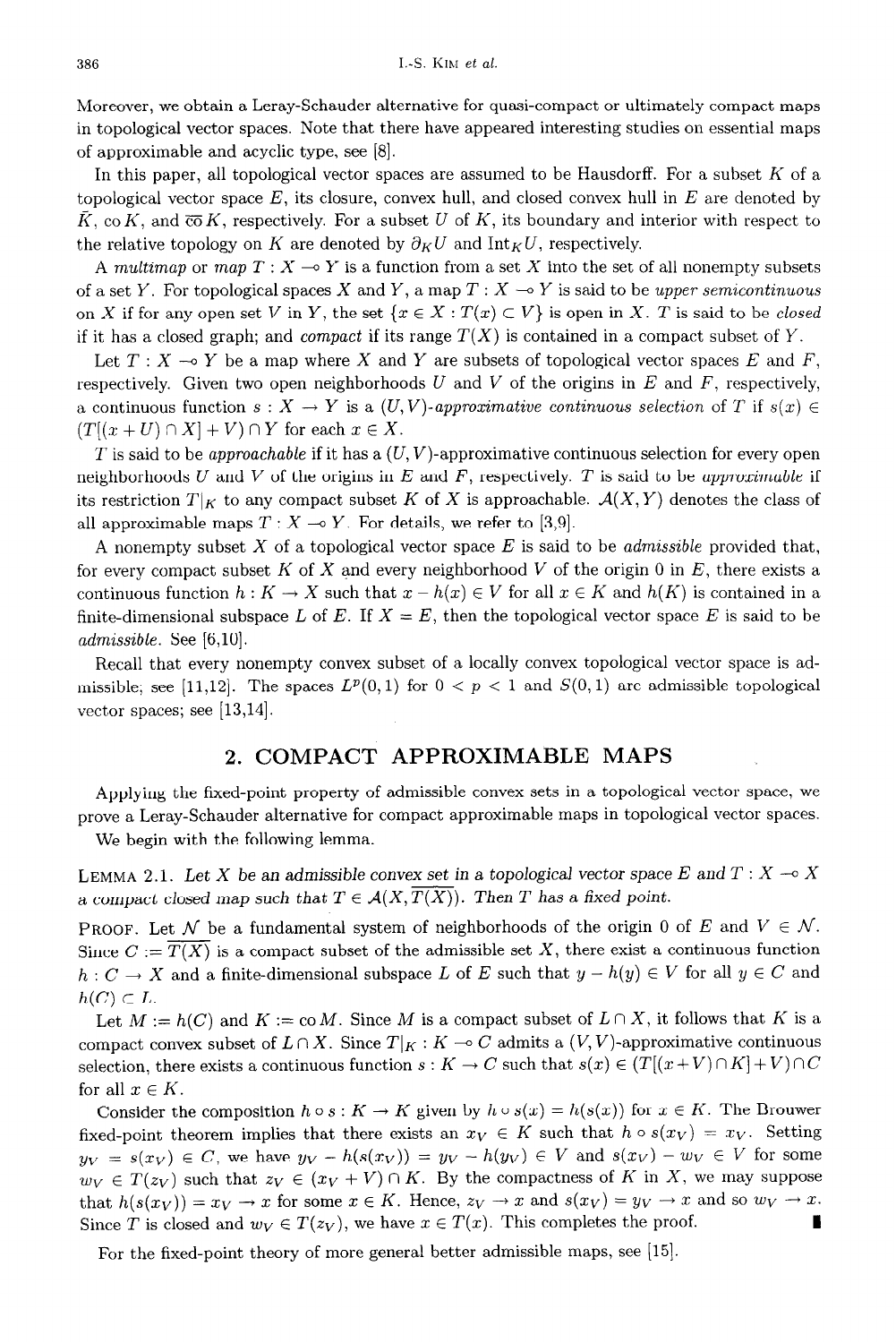**COROLLARY 2.2.** (See [l, Bemerkung 41.) *Let X be an* admissible convex set in a topological vector space *E*. If  $f : X \to X$  is a compact continuous function, then f has a fixed point.

Now we can prove the main theorem in this section.

**THEOREM 2.3.** *Let X* be *a closed convex* admissible subset of a topological vector space *E,*   $u \in K$ , and  $K \subset X$  a closed neighborhood of u in X. Let  $T : K \to X$  be a compact closed map such that  $T \in \mathcal{A}(K, \overline{T(K)})$ . Then the following Leray-Schauder alternative holds:

- (1) *T has* a fixed point; or
- (2) there exist a point  $x \in \partial_X K$  and a number  $\lambda > 1$  such that  $\lambda x + (1 \lambda)u \in T(x)$ .

**PROOF.** Assume that  $x \notin T(x)$  for all  $x \in K$  and  $T(y) \cap {\lambda y + (1 - \lambda)u : \lambda > 1} = \emptyset$  for all  $y \in \partial_X K$ . Without loss of generality, we may suppose that a fundamental basis N of E consists of circled open neighborhoods of 0 in *E.* Consider

$$
R := \{ x \in K : x \in tT(x) + (1-t)u, \text{ for some } t \in [0,1] \}.
$$

Then it is clear that *R* is closed, and hence, compact in X because *T* is a compact closed map and *K* is closed in X. Thus,  $R \cap \partial_X K = \emptyset$ . Since X as a subset of Hausdorff topological vector space is completely regular, there is a continuous function  $h : X \to [0,1]$  such that  $h(x) = 1$  for every  $x \in R$  and  $h(x) = 0$  for every  $x \in \partial_X K$ . Let a map  $S: X \to X$  be defined by

$$
S(x) := \begin{cases} h(x)T(x) + (1 - h(x))u, & \text{for } x \in K, \\ \{u\}, & \text{for } x \in X \setminus \text{Int}_X K. \end{cases}
$$

Then S is a compact closed map, since *T* is a compact closed map, *h* is continuous, and X is a convex subset of *E* with  $u \in X$ . Moreover,  $S: X \to \overline{S(X)}$  is approximable. By definition of *S*, it suffices to show that for any compact set C in K,  $S_C : C \to \overline{S(X)}$  is approachable. For every  $(U, V) \in \mathcal{N} \times \mathcal{N}$ , if  $s : C \to \overline{T(K)}$  is a  $(U, V)$ -approximative continuous selection of  $T|_C$ , then

$$
h(x)s(x)+(1-h(x))u \in h(x)(T[(x+U)\cap C]+V)+(1-h(x))u \subset S[(x+U)\cap C]+V, \text{ for each } x \in C.
$$

For each  $x \in C$ , we have

$$
h(x)s(x) + (1 - h(x))u \in \overline{\{h(x)y + (1 - h(x))u : x \in K, y \in T(x)\}} = \overline{S(X)}.
$$

Thus,  $S|_C : C \longrightarrow \overline{S(X)}$  is approachable.

By Lemma 2.1, S has a fixed point  $x_0 \in X$ ; that is,  $x_0 \in S(x_0)$ . If  $x_0 \notin K$ , then  $S(x_0) = \{u\}$ and so  $u = x_0 \notin K$ , which contradicts  $u \in K$ . Hence,  $x_0 \in K$ . Now  $x_0 \in S(x_0) = h(x_0)T(x_0) +$  $(1 - h(x_0))u$  implies  $x_0 \in R$  and so  $h(x_0) = 1$ . Therefore, we have  $x_0 \in T(x_0)$  which contradicts our assumption. This completes the proof.

**COROLLARY 2.4.** (See [3, Theorem].) Let *K be a* closed subset of *a* locally convex topological vector space *E* such that  $0 \in \text{Int}_E K$ . Suppose that  $T : K \to E$  is a compact upper semicontinuous map with closed values such that  $T \in \mathcal{A}(K, T(K))$ . If T is fixed-point-free, then there exists a point  $(\lambda, x) \in (0, 1) \times \partial_E K$  such that  $x \in \lambda T(x)$ .

COROLLARY 2.5. (See [1, Hauptsatz 2].) Let X be a closed convex admissible subset of a topological vector space *E* with  $0 \in X$ , and  $K \subset E$  a closed neighborhood of 0 in *E*. Let  $f: K \cap X \to X$  be a compact continuous function such that for each  $x \in X \cap \partial_E K$ ,  $f(x) = \alpha x$ *implies*  $\alpha \leq 1$ . *Then f has a fixed point.* 

**REMARK.** Theorem 2.3 remains true even if the condition "X is closed" is dropped.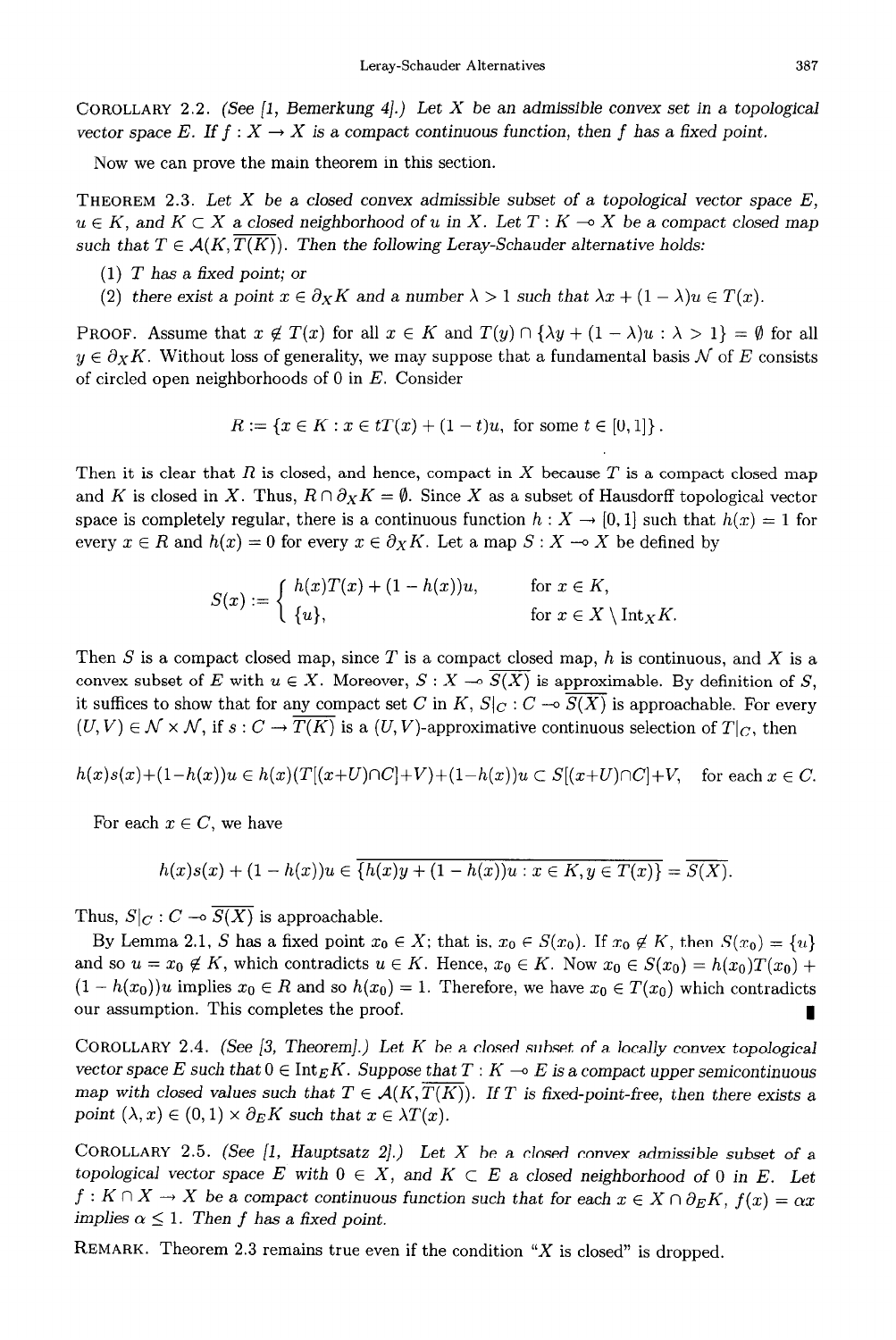### **3. PSEUDOCONDENSING APPROXIMABLE MAPS-**

Using the notion of c-measure of noncompactness [7], we obtain a Leray-Schauder type theorem for pseudocondensing approximable maps in topological vector spaces.

Let  $E$  be a topological vector space,  $K$  a nonempty subset of  $E$ ,  $A$  a cone in a vector space with the partial ordering  $\leq$ , and  $\gamma$  a collection of subsets of  $\overline{co} K$  with the property that for any  $M \in \gamma$ , the sets  $M, \text{co }M, M \cup \{u\}$   $(u \in K)$  and every subset of M belong to  $\gamma$ . Let c be a real number with  $c \geq 1$ . A function  $\Phi : \gamma \to A$  is called a *c*-measure of noncompactness on K provided that the following conditions hold for any  $M \in \gamma$ :

$$
(1) \ \Phi(M) = \Phi(M);
$$

- (2) if  $x \in K$ , then  $\Phi(M \cup \{x\}) = \Phi(M);$
- (3) if  $N \subset M$ , then  $\Phi(N) \leq \Phi(M)$ ;
- $(4) \Phi(\text{co }M) \leq c\Phi(M).$

Let X and K be nonempty subsets of E such that  $X \subset K$  and let  $\Phi$  be a c-measure of noncompactness on *K*. A map  $T : X \to K$  is said to be *pseudocondensing* provided that if *B* is any subset of X such that  $\Phi(B) \leq c\Phi(T(B))$ , then B is relatively compact in X. In particular, if  $c = 1$ , then *T* is called *condensing*. See [7,16].

A subset K of a topological vector space E is said to be *locally convex* if for every  $x \in K$  there exists a base of neighborhoods  $U(x)$  of x in K such that  $U(x) = W(x) \cap K$  and  $W(x)$  is a convex subset of *E.* 

Any subset of a locally convex topological vector space is a locally convex set. Every closed, convex, and locally convex set in a topological vector space is admissible; see [7].

The following property of pseudocondensing maps is a basic tool for the main result of this section.

LEMMA 3.1. Let X and K be nonempty subsets of a topological vector space E such that  $X \subset K$ . *If*  $T : X \rightarrow K$  *is a pseudocondensing map, there exists a nonempty closed convex subset B of E* such that  $B \cap X$  is a compact subset of X and  $T(B \cap X) \subset B$ .

**PROOF.** Let  $x_0 \in X$  be given and let

$$
\Sigma := \{ C \subset E : C = \overline{\text{co}} C, x_0 \in C, T(C \cap X) \subset C \}.
$$

Then  $\Sigma$  is nonempty because  $\overline{co}(T(X) \cup \{x_0\}) \in \Sigma$ . Let  $B := \bigcap_{C \in \Sigma} C$  and  $B_1 := \overline{co}(T(B \cap$  $X \cup \{x_0\}$ . Since *B* is closed and convex,  $x_0 \in B$ , and  $T(B \cap X) \subset C$  for all  $C \in \Sigma$ , we have  $B \in \Sigma$ . Hence,  $B_1 \subset B$  and so  $T(B_1 \cap X) \subset T(B \cap X) \subset B_1$ . Therefore  $B_1 \in \Sigma$ . It follows by definition of *B* that  $B \subset B_1$ , and hence,  $B = \overline{co}(T(B \cap X) \cup \{x_0\})$ . Since  $\Phi$  is a c-measure of noncompactness, we have  $\Phi(B \cap X) \leq c\Phi(T(B \cap X) \cup \{x_0\}) = c\Phi(T(B \cap X))$ . Since *T* is pseudocondensing and *B* is closed in  $E$ , we conclude that  $B \cap X$  is a compact subset of X. This completes the proof.

We now obtain the following result on pseudocondensing approximable maps in topological vector spaces. A similar result for condensing maps in locally convex topological vector spaces is given in [4, Theorem].

**THEOREM 3.2.** Let K be a closed convex subset of a topological vector space  $E, u \in X$ , and  $X \subset K$  a closed neighborhood of u in K. Suppose that every closed convex subset of E is admissible. If  $T : X \longrightarrow K$  is a pseudocondensing upper semicontinuous map with compact values and  $T \in \mathcal{A}(X, \overline{T(X)})$ , then one of the following properties holds:

- (1) *T has* a fixed point; *or*
- (2) there exist a point  $x \in \partial_K X$  and a number  $\lambda \in (0,1)$  such that  $x \in \lambda T(x) + (1 \lambda)u$ .

**PROOF.** Assume that  $x \notin T(x)$  for all  $x \in X$  and  $y \notin \lambda T(y)+(1-\lambda)u$  for all  $(\lambda, y) \in (0,1) \times \partial_K X$ . Since  $T : X \rightarrow K$  is pseudocondensing, by Lemma 3.1, there exists a nonempty closed convex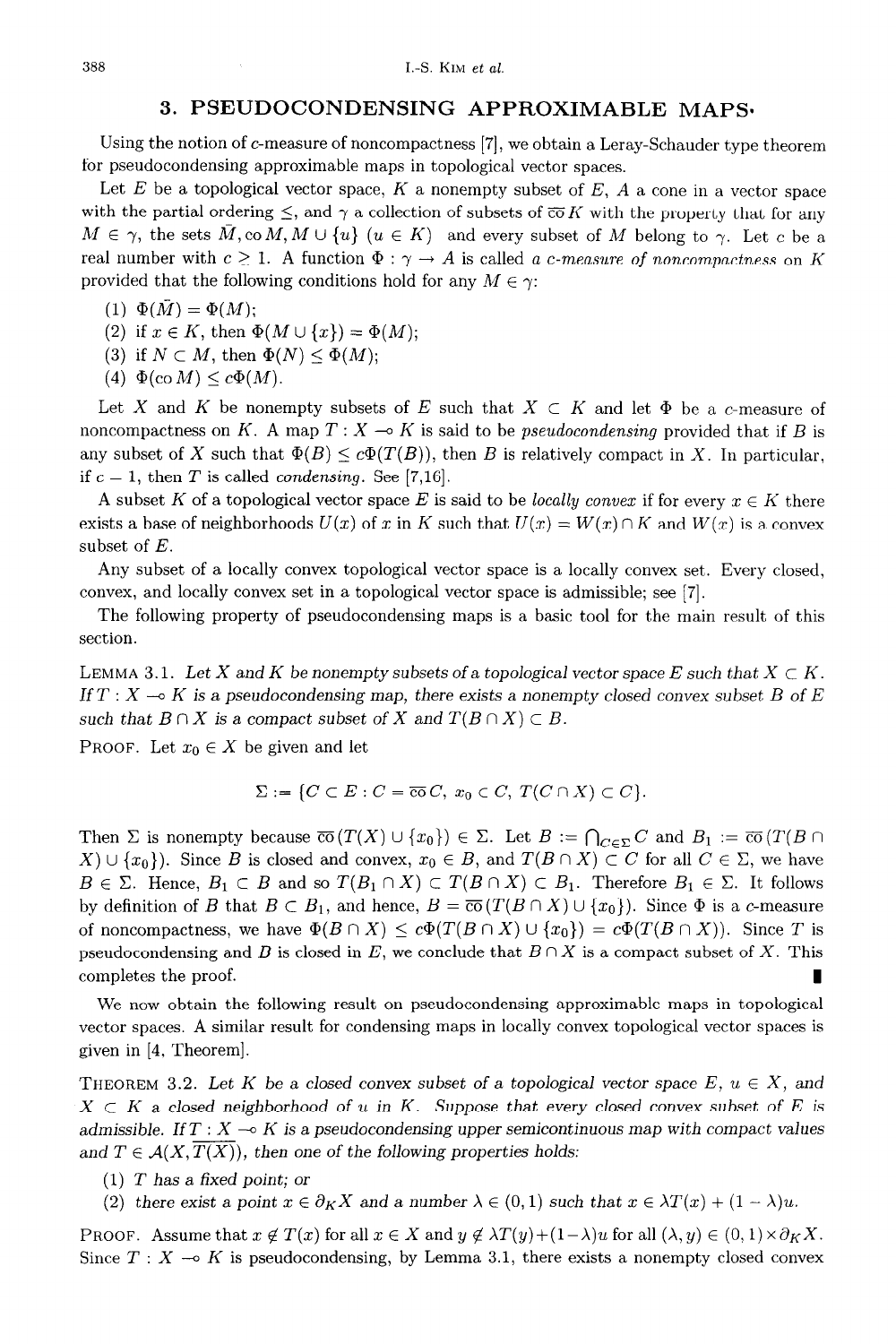subset *B* of *E* such that  $B \cap X$  is a compact subset of X and  $T(B \cap X) \subset B$ . We may suppose that  $u \in B$ . Since  $T \in \mathcal{A}(X, \overline{T(X)})$ ,  $T|_{B \cap X} : B \cap X \to \overline{T(X)}$  is approachable.

Consider the set  $C := \{x \in B \cap X : x \in \lambda T(x) + (1 - \lambda)u, \text{ for some } \lambda \in [0, 1]\}.$  Since T is an upper semicontinuous map with compact values and  $B \cap X$  is compact in X, T is closed, and the set  $T(B \cap X)$  is compact in K. Hence, C is a nonempty compact subset of K. Since  $C \cap \partial_K X = \emptyset$ , there is a continuous function  $h : K \to [0,1]$  such that  $h(x) = 1$  for every  $x \in C$ and  $h(x) = 0$  for every  $x \in \partial_K X$ .

Let  $S : B \to B$  be a map defined by

$$
S(x) := \begin{cases} h(x)T(x) + (1 - h(x))u, & \text{for } x \in B \cap X, \\ \{u\}, & \text{for } x \in B \setminus X. \end{cases}
$$

Since  $T(B \cap X)$  is compact in *K* and *T* has closed graph, *S* is a compact closed map. As in the proof of Theorem 2.3, since  $T|_{B\cap X}:B\cap X\to T(X)$  is approachable, it is easy to check that  $S|_{B\cap X}: B\cap X \multimap \overline{S(B)}$  is approachable, and hence,  $S: B \multimap \overline{S(B)}$  is approximable.

Since the closed convex subset *B* of *E* is admissible, by Lemma 2.1, *S* has a fixed point  $x_0 \in B$ ; that is,  $x_0 \in S(x_0)$ . Clearly,  $x_0 \in B \cap X$ . Now  $x_0 \in S(x_0) = h(x_0)T(x_0) + (1 - h(x_0))u$  implies that  $x_0 \in C$ , and hence,  $h(x_0) = 1$ . Thus,  $x_0$  is a fixed point of *T*, contrary to our assumption. This completes the proof.

**COROLLARY 3.3.** *Let X be* a *closed neighborhood of 0 in* a *locally convex topological vector*  space E. Suppose that  $T : X \to E$  is a condensing upper semicontinuous map with compact *values such that*  $T \in \mathcal{A}(X, T(X))$ . If T is fixed-point-free, then there exists a point  $(\lambda, x) \in$  $(0,1) \times \partial_E X$  such that  $x \in \lambda T(x)$ .

#### *4.* **QUASI-COMPACT AND ULTIMATELY COMPACT MAPS**

In this section, we present a Leray-Schauder alternative for quasi-compact or ultimately compact maps in topological vector spaces.

Let U and X be nonempty subsets of a topological vector space E. A map  $T: U \to X$  is said to be *quasi-compact* if there exists a closed convex subset S of *E* with the property that  $U \cap S \neq \emptyset$ ,  $T(U \cap S) \subset S$ , and  $\overline{T(U \cap S)}$  is compact in X. Such a set S is called a *characteristic set* for *T. See* [17,18].

For a map  $T: U \to E$ , let  $R_0 := \overline{co} T(U)$  and  $R_\alpha := \overline{co} T(U \cap R_{\alpha-1})$  if  $\alpha$  is an ordinal of the first kind, and  $R_{\alpha} := \bigcap_{\beta < \alpha} R_{\beta}$  if  $\alpha$  is an ordinal of the second kind. The set  $R_{\delta}$  for an ordinal  $\delta$ satisfying:

 $R_{\alpha} = R_{\delta}$ , for all  $\alpha \ge \delta$ 

is denoted by  $R^*$ . T is said to be *ultimately compact* if  $\overline{T(U \cap R^*)}$  is compact in *E*. See [18-20].

**LEMMA 4.1.** *Let X be* a closed, convex and locally *convex set in* a *topological vector space*   $E$  and  $T : X \rightarrow X$  a quasi-compact upper *semicontinuous map with closed values such that*  $T|_M \in \mathcal{A}(M, T(M))$  for every closed, convex and locally convex subset M of E with  $M \subset X$ . *Then T has a fixed point.* 

**PROOF.** Choose a closed convex subset S of E such that  $X \cap S \neq \emptyset$ ,  $T(X \cap S) \subset S$  and the set  $\overline{T(X \cap S)}$  is compact in X. Hence, the set  $M := X \cap S$  is a closed, convex and locally convex set in *E* and so is admissible; and the restriction  $T_0 := T|_M : M \to M$  is a compact closed map and  $T_0 \in \mathcal{A}(M, \overline{T_0(M)})$ . By Lemma 2.1,  $T_0$  has a fixed point. This completes the proof.

Finally, we show that the following Leray-Schauder alternative for quasi-compact maps reduces to that for ultimately compact maps.

**THEOREM 4.2.** Let X be a closed neighborhood of  $u \in X$  in a topological vector space E such *that every closed convex subset of E is admissible. Let*  $T : X \rightarrow E$  be a quasi-compact closed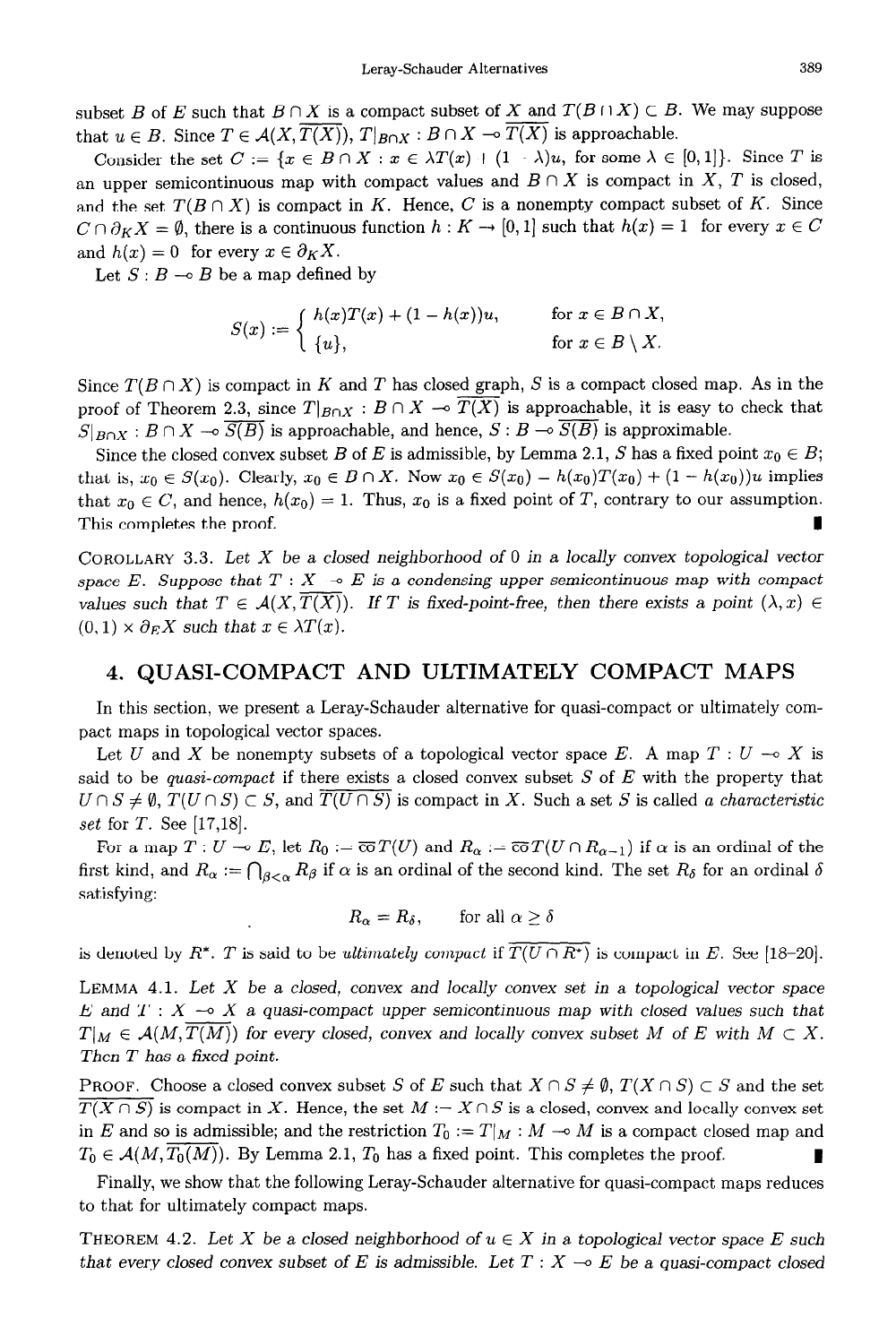map with a characteristic set S containing u such that  $T|_M \in \mathcal{A}(M, \overline{T(M)})$  for every closed subset M of X. Then *the* following Leray-Schauder alternative holds:

- (1) *T* has *a fixed* point; or
- (2) there exist a point  $x \in \partial_S(X \cap S)$  and a number  $\lambda > 1$  such that  $\lambda x + (1 \lambda)u \in T(x)$ .

PROOF. Since  $T : X \to E$  is a quasi-compact map, there exists a closed convex subset S of E with  $T(X \cap S) \subset S$  such that  $T(X \cap S)$  is relatively compact in E. Set  $K := X \cap S$  and let  $T_0 := T|_K : K \longrightarrow S$  be the restriction of *T* to *K*. Then *K* is a closed neighborhood of *u* in *S*, and S is admissible. Moreover, it is clear that  $T_0$  is a compact closed map and  $T_0 \in \mathcal{A}(K, T_0(K))$ . By Theorem 2.3,  $T_0$  has a fixed point or there exist a point  $x \in \partial_S K$  and a number  $\lambda > 1$  such that  $\lambda x + (1 - \lambda)u \in T_0(x)$ . This completes the proof.

COROLLARY 4.3. Let X be a closed neighborhood *of* 0 in a locally convex topological vector space *E*. Suppose that  $T : X \rightarrow E$  is an ultimately compact closed map such that  $R^*$  contains 0 and  $T|_M \in \mathcal{A}(M,T(M))$  for every closed subset M of X. If T is fixed-point-free, then there exist a point  $x \in \partial_{R^*}(X \cap R^*)$  and a number  $\lambda > 1$  such that  $\lambda x \in T(x)$ .

PROOF. Since  $T : X \to E$  is ultimately compact, the set  $\overline{T(X \cap R^*)}$  is compact in *E*. From  $R^* = \overline{co} T(X \cap R^*)$  it follows that  $T(X \cap R^*) \subset R^*$ . Hence, *T* is a quasi-compact map with characteristic set  $R^*$ . In view of Theorem 4.2, the desired conclusion follows from the fact that every closed convex subset of locally convex topological vector space *E* is admissible. This completes the proof.

COROLLARY 4.4. Let X be *a* closed neighborhood of 0 in a locally convex topological vector space E and  $f: X \to E$  be a quasi-compact continuous function with a characteristic set S containing 0. If for each  $x \in S \cap \partial_E X$ ,  $f(x) = \alpha x$  implies  $\alpha \leq 1$ , then f has a fixed point.

PROOF. We can apply Corollary 2.5 because the restriction  $f|_{X\cap S}: X \cap S \to S$  is a compact continuous function and  $S$  is a closed convex admissible set in  $E$ . This completes the proof.

#### **REFERENCES**

- 1. S. Hahn and K.-F. Pötter, Über Fixpunkte kompakter Abbildungen in topologischen Vektorräumen, Studia Math. 50, 1-16, (1974).
- 2. S. Hahn, Fixpunktsätze für mengenwertige Abbildungen in lokalkonvexen Räumen, Math. Nachr. 73, 269-283, (1976).
- 3. H. Ben-El-Mechaiekh and A. Idzik, A Leray-Schauder type theorem for approximable maps, Proc. *Amer. Math. Sot.* 122, 105-109, (1994).
- 4. H. Ben-El-Mechaiekh, S. Chebbi and M. Florenzano, A Leray-Schauder type theorem for approximable maps: A simple proof, *Proc. Amer. Math. Soc.* 126, 2345-2349, (1998).
- 5. S. Park, Fixed points of approximable maps, Proc. *Amer.* Math. Sot. 124, 3109-3114, (1996).
- 6. V. Klee, Leray-Schauder theory without local convexity, Math. *Ann.* 141, 286-296, (1960).
- 7. S. Hahn, A fixed-point theorem for multivalued condensing mappings in general topological vector spaces, Univ. u Novom Sadu *Zb.* Rad. Prirod.-Mat. Fak. Ser. Mat. 15, 97-106, (1985).
- 8. R.P. Agarwal and D. O'Regan, Multivalued essential maps of approximable and acyclic type, *Appl.* Math. Lett. **13** (1), 7-11, (2000).
- 9. H. Ben-El-Mechaiekh, Continuous approximations of multifunctions, fixed points and coincidences, In *Ap*proximation and Optimization in *the* Catibean II, Proceedings of *the* Second International Conference on Approximation and Optimization in the Carribean, (Edited by M. Florenzano et al.), pp. 69-97, Verlag Peter Lang, Frankfurt, (1995).
- 10. M. Landsberg and T. Riedrich, Gber positive Eigenwerte kompakter Abbildungen in topologischen Vektorr&umen, *Math.* Ann. 163, 50-61, (1966).
- 11. M. Nagumo, Degree of mapping in convex linear topological spaces, Amer. J. Math. 73, 497-511, (1951).
- 12. M. Landsberg, Über die Fixpunkte kompakter Abbildungen, Math. Ann. 154, 427-431, (1964).
- 13. T. Riedrich, Die Räume  $L^p(0,1)(0 < p < 1)$  sind zulässig, *Wiss. Z. Techn. Univ. Dresden* 12, 1149-1152, (1963).
- 14. T. Riedrich, Der Raum  $S(0, 1)$  ist zulässig, *Wiss. Z. Techn. Univ. Dresden* 13, 1-6, (1964).
- 15. S. Park, A unified fixed point theory of multimaps on topological vector spaces, *J. Korean* Math. Sot. 35, 803-829, (1998).
- 16. S. Hahn, Ein StGrungssatz fiir positive Eigenwerte kondensierender mengenwertiger Abbildungen in lokalkonvexen topologischen Vektorräumen, Comment. Math. Univ. Carolin. 20, 417-430, (1979).